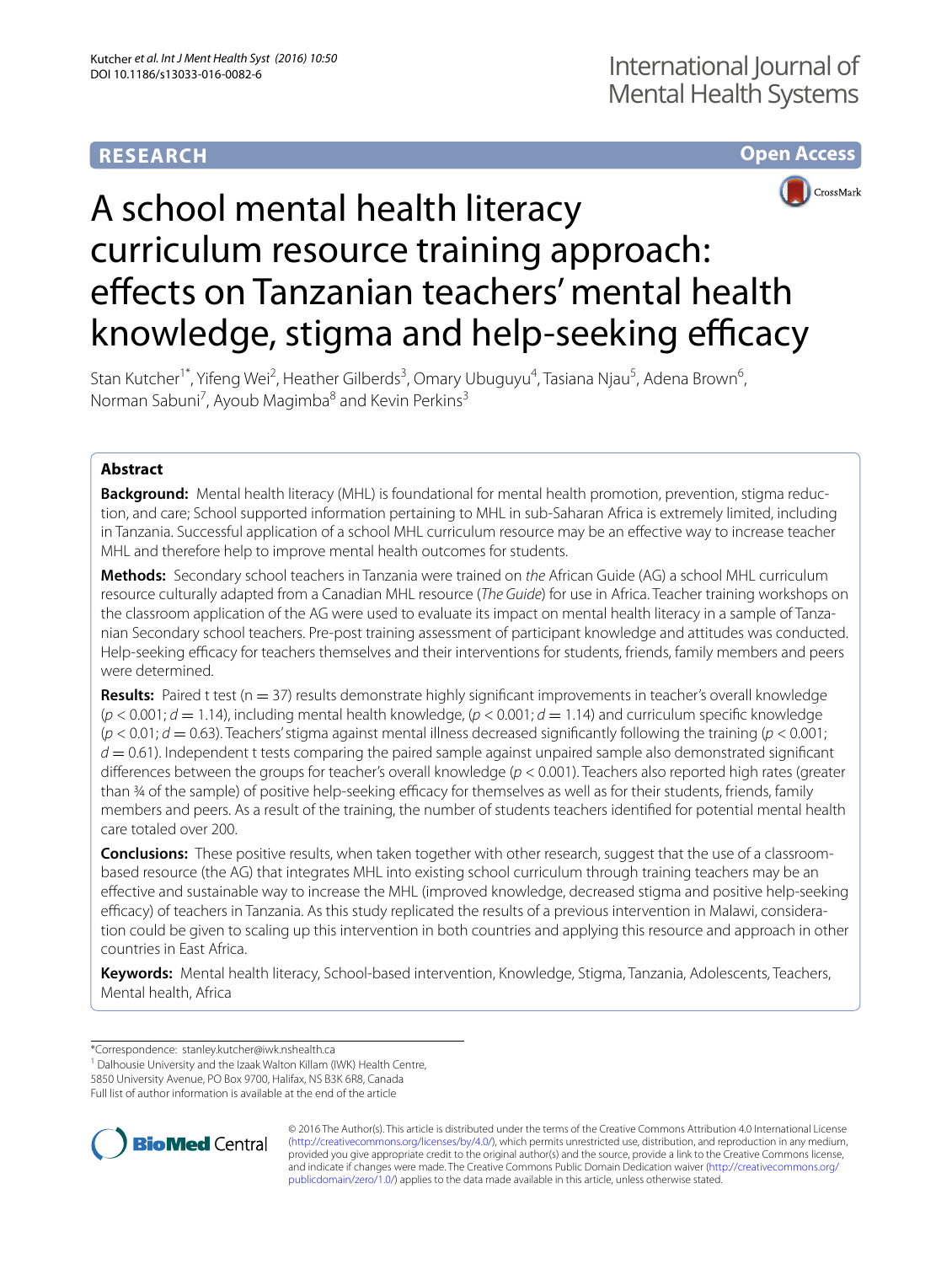# **Background**

Mental disorders account for the greatest burden of disease [[41,](#page-8-0) [44](#page-8-1)] and medical disability [[8,](#page-8-2) [42\]](#page-8-3) for youth worldwide, and the onset of most mental disorders occurs before the age of 25 [[11](#page-8-4), [32](#page-8-5)]. However, the majority of youth with mental disorders do not receive adequate care [\[2](#page-7-0), [12](#page-8-6), [31](#page-8-7), [32](#page-8-5), [37](#page-8-8), [45](#page-8-9)]. While the challenges of meeting the mental health care needs of young people are substantial in high-income countries, they are much greater in low-income settings, such as many countries in sub-Saharan Africa (SSA) [\[4](#page-7-1), [30,](#page-8-10) [31,](#page-8-7) [47](#page-8-11)].

Numerous factors contribute to this disparity. For example, Crabb and colleagues [\[5](#page-7-2)] reported that there is poor understanding of mental health and mental illness in Africa, and research by other investigators indicates that mental illness is often not generally recognized as such [[5](#page-7-2), [9\]](#page-8-12). Furthermore, most countries in SSA have limited mental health resources and services available to meet population mental health care needs [\[1](#page-7-3), [29](#page-8-13)]. This gap between need and available mental health care resources may be greatest for young people [[31\]](#page-8-7). Compared to high income countries, the negative impact of this reality may be further accentuated as the youth demographic comprises a more substantial proportion of the population distribution across the life span, so that current mental disorders not only are numerically more common but will remain so as this cohort ages over time [[3\]](#page-7-4).

The United Republic of Tanzania is a low income country located in the eastern part of SSA [[34,](#page-8-14) [35](#page-8-15), [43](#page-8-16)]. It is currently listed as one of the 49 least developed countries in the world [\[7](#page-7-5)]. A majority of the Tanzanian population is youth; those aged between 0 and 14 years comprise almost half of Tanzania's population (44.34 %) and those aged 15–24 comprise 19.59 % of the population. Combined, those aged between 0 and 24 make up 63.93 % of Tanzania's population [[3\]](#page-7-4). Historically, mental health care in Tanzania has been provided by a traditional healing system based on the commonly believed association between mental illness and religious and spiritual factors. However, those working as traditional healers are often not regulated by any state governments (country dependant) and do not work within formal health centers  $[10]$  $[10]$ . This practice still remains prevalent and the availability of trained mental health professionals is low [[47\]](#page-8-11). Furthermore, traditional healing is more accessible than Western medicine for many people seeking mental health care especially for those in rural areas due to a lack of available and accessible mental health care professionals, poor transportation and acceptance of spiritual and/or supernatural causes for health problems [[33,](#page-8-18) [36\]](#page-8-19). The adherence to traditional healing approaches in populations of young people in Tanzania is not known.

Health literacy, which encompasses mental health literacy (MHL), is globally recognized as a foundation for good health and may be a stronger determinant of an individual's health status than income, employment status, education level, and racial or ethnic group [[46](#page-8-20)]. Our understanding of MHL has changed over the last number of years  $[10, 16, 18, 21]$  $[10, 16, 18, 21]$  $[10, 16, 18, 21]$  $[10, 16, 18, 21]$  $[10, 16, 18, 21]$  $[10, 16, 18, 21]$  $[10, 16, 18, 21]$  $[10, 16, 18, 21]$  $[10, 16, 18, 21]$  and is defined as:  $(1)$  understanding how to obtain and maintain positive mental health; (2) understanding mental disorders and their treatments; (3) decreasing stigma related to mental disorders; and (4) enhancing help-seeking efficacy (knowing when and where to seek help and developing competencies designed to improve one's mental health care and self-management capabilities [[10,](#page-8-17) [16,](#page-8-21) [18](#page-8-22)]. MHL is considered as the foundation for mental health promotion, early identification of mental illness, intervention and continuing care [[20](#page-8-24)]. However, in Tanzania, there has been little research conducted on approaches to improving MHL. We are only aware of Whyte's [\[40](#page-8-25)] study using a vignette based evaluation framework, which demonstrated that MHL was low and needed improving and reported that Depression was a mental disorder unfamiliar to most people. Furthermore, the majority of respondents who were able to identify Depression believed that it was the caused by supernatural powers [[40\]](#page-8-25). Thus, a need for enhancing MHL in Tanzania exists.

One significant and well-established institution that can be used to address various aspects of mental health (promotion, prevention and care) for young people is the school and, for this reason, school mental health is increasingly receiving global attention [[12](#page-8-6), [13](#page-8-26), [17](#page-8-27), [20](#page-8-24), [23\]](#page-8-28). Simply put, schools are an ideal location in which to address MHL for both teachers and students. The cornerstone of school-based MHL initiatives is the improvement of teachers' MHL. In this manner, teachers not only benefit in terms of developing their own personal MHL competency, but are then also in a position to enhance the MHL of their students [[1,](#page-7-3) [13](#page-8-26)–[16,](#page-8-21) [20](#page-8-24), [38](#page-8-29), [39](#page-8-30)]. One relatively simple method by which this can be achieved is to train teachers in the use of a classroom ready MHL resource and then allow them to use the materials on which they have been trained in their own classes.

The Tanzanian secondary education system has two channels: (1) formal education and (2) non-formal education. The formal education system has 7 years of primary school followed by two cycles of secondary education—a 4-year Ordinary level and a 2-year Advanced level secondary education [[28\]](#page-8-31). Primary education is taught in Kiswahili but secondary education and above is administered in English [[28](#page-8-31)]. Enrollment into Ordinary level is based on satisfactory performance in the National Primary School Leaving Examination whereas enrollment into the Advanced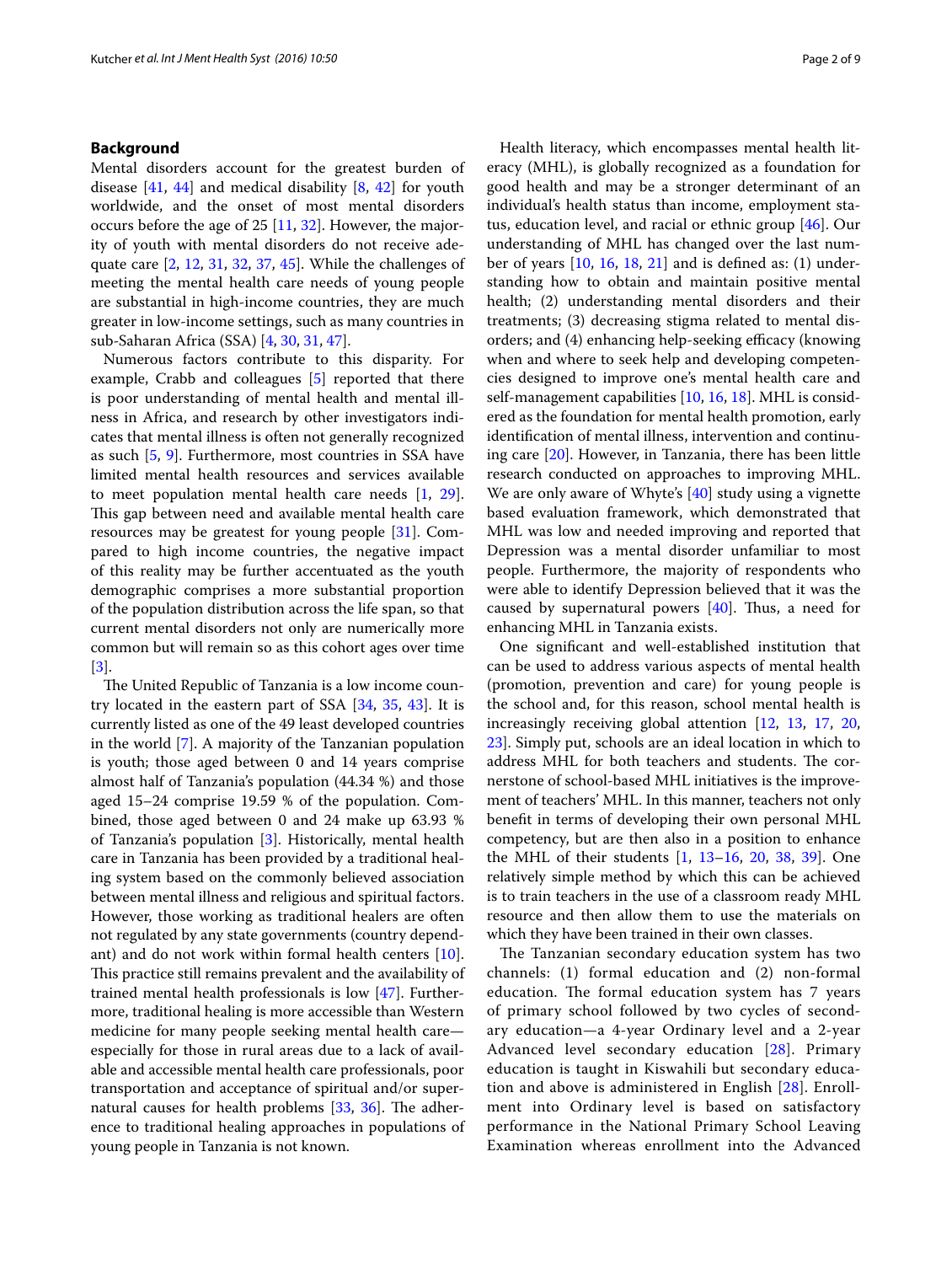level is based on performance in relevant coursework and meeting the credit requirements during secondary education examinations. Non-formal secondary education is described as organized educational activity outside of the formal education system. It is mainly a continuing (adult) education program for people who did not have the opportunity to attend formal secondary education  $[27]$  $[27]$ . In relation to the education system in Tanzania, teachers are described as being essential in promoting quality education; however, overall teaching quality in Tanzania has been reported to be variable by both educational system administrators and teachers themselves [[6\]](#page-7-6).

Recent application of such a school-based approach in Canada that integrates MHL into school curriculum by teaching teachers how to apply a modular, freely available, on-line curriculum resource [\[22](#page-8-33) has demonstrated significant and sustained improvements in knowledge and reduction in stigmatizing attitudes for both teachers and students in a number of Canadian studies [\[14,](#page-8-34) [19](#page-8-35), [24–](#page-8-36)[26](#page-8-37)]. A recent application of this approach in Malawi [[17\]](#page-8-27), using a culturally-adapted version of this resource [the African Guide (AG)], has demonstrated similar positive outcomes in teachers to those obtained in Canadian studies.

This study is similar to the one conducted in Malawi and serves to investigate the impact of implementing a culturally adapted version of the classroom ready MHL resource in Tanzania, developed and applied as part of a Grand Challenges Canada funded project addressing youth Depression in Malawi and Tanzania [[22](#page-8-33)]. The Guide, which had been previously adapted for use in Malawi was further revised for application in Tanzania by a working group of Tanzanian mental health experts who included a psychiatrist, a psychologist and a social worker. Their revisions were incorporated into the material and this product was then identified as the African Guide. It was this version that was applied in Tanzania. In the current study, teachers who received earlier training on the use of the Guide returned for a refresher workshop. This was deemed necessary by the field project team, as teachers who were previously trained on the resource requested further training. Prior to the outset of this study, the research team hypothesized that this additional training intervention would significantly and substantially improve mental health knowledge and decrease stigma of teachers participating in this refresher course.

#### **Methods**

The curriculum resource, which had been previously adapted for use in Malawi was further revised for application in Tanzania by a working group of Tanzanian mental health experts who included a psychiatrist, a psychologist and a social worker. Their revisions were incorporated into the material and this product was then identified as the African Guide. It was this version that was applied in Tanzania. This material was then translated into Kiswahili by the expert team, lead by two of the authors (OU and TN). The AG consists of a teachers' mental health knowledge self-study study guide, a self-evaluation test, and six classroom ready modules. The six modules are: (1) the stigma of mental illness; (2) understanding mental health and wellness; (3) information about specific mental illnesses; (4) experiences of mental illness; (5) seeking help and finding support; and (6) the importance of positive mental health. All modules include learning objectives, major concepts addressed, lesson plans, classroom activities and teaching resources (the Canadian version is available at [http://www.teenmentalhealth.org\)](http://www.teenmentalhealth.org).

#### **Sampling**

A Master Trainers Team (MTT) comprised of four mental health experts—two psychiatrists and two psychologists—were trained over a period of 2 days on the use of the African Guide by its lead developer (SK). MTT members then trained teachers who were purposefully selected by education administrative authorities from 35 secondary schools in Arusha District Council and Meru District Council, in the classroom application of the AG. Following field application of the AG, teachers requested a training upgrade session. Seventy-five teachers were available to participate in this refresher training intervention, however only 61 completed the full 3 days. Teachers recruited for the training program taught both ordinary and advanced levels.

#### **Study design**

In order to evaluate the impact of participating in the refresher training exercise on the mental health knowledge and attitudes of teachers, a pre- and post-study design was used. Participants' knowledge about and attitudes towards mental health and mental illness were measured at the beginning and again at the completion of the 3-day refresher training, using the same knowledge and attitudes assessment tool as was used in Malawi. To assure anonymity, participants were asked not to provide any identifying information on the test materials and anonymous identifiers such as month of birth, postal code and mother's first name were used to link participants' pre- and post-training responses. The initial training was conducted and data obtained in the fall of 2014 (see Additional file [1](#page-7-7) for questionnaire); refresher training was conducted and data obtained in the spring of 2015. Ethics approval for research in Tanzania was received from the National Institute for Medical Research (NIMR) in Tanzania. Permission to conduct the intervention was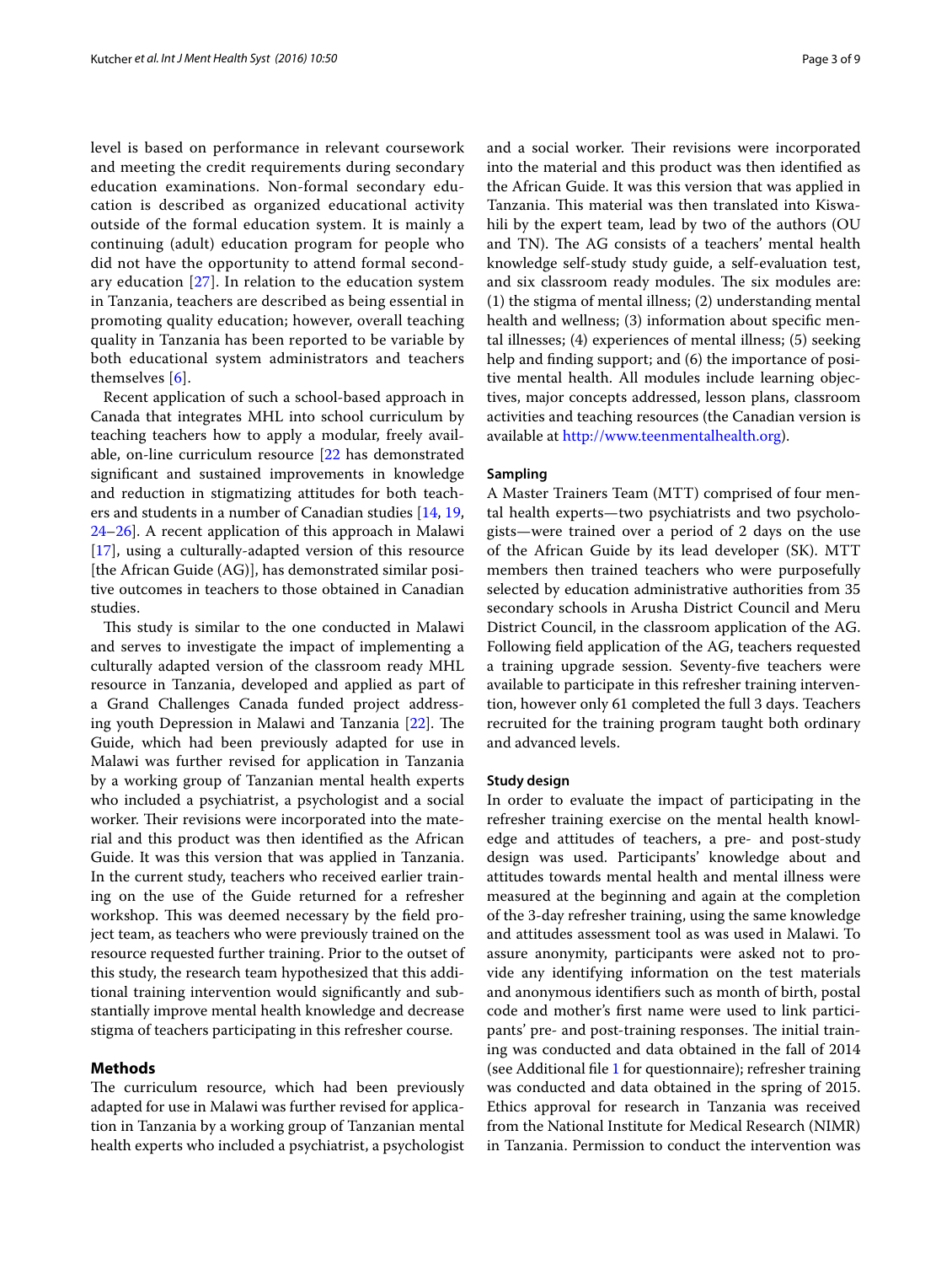obtained from the Regional Education Officer and the Regional Medical officer respectively.

#### **Procedures**

The classroom MHL resource training intervention for teachers was applied in the Arusha and Meru Districts of Arusha Region of Tanzania in the summer of 2015. This report addresses the application of refresher training provided to teachers who had previously undergone a 3 day session in the classroom application of the AG. Sixty-one teachers from that original group also participated in and completed this refresher training intervention, occurring approximately 6 months later. Since, due to logistical challenges experienced by the Tanzanian field research team the data from the original training session is not available, this study reports only on the outcomes of the refresher training.

Prior to the initial training session, youth mental health services were not available at community health facilities and referrals were therefore unlikely to result in receiving appropriate care. In the period of time between initial and refresher training, a small cadre of community health care providers received training in the diagnosis and treatment of adolescent mental disorders with a particular emphasis on Depression. For this reason, the refresher training also assessed teacher referrals of students to community health centers for mental health related problems in the period between the initial and refresher training sessions. Prior to the provision of the initial teacher's training program and the training of local community health care providers, teachers had not suggested that any student seek mental health care even when they suspected them to have a certain mental health problem.

## **Questionnaire and outcome measures**

An evaluation of mental health knowledge and attitudes was conducted using previously applied [\[15](#page-8-38)] pre- and post-tests that were reviewed for cultural appropriateness by Tanzanian mental health experts. Teachers were also asked questions about their identification and referral of students and others for mental health care 6 months following their participation in the initial training session. Thirty-eight fully completed pre- and post-test pairs were matched. Tests which were not fully completed were not matched for paired "t test" analysis. The knowledge component of the tests consist of 30 questions (Cronbach's  $\alpha$  pre-test = 0.601; Cronbach's  $\alpha$ post-test  $= 0.435$ )—the first 22 questions assess general mental health knowledge and the remaining 8 questions are directly related to the content in the AG resource. Possible responses are true', 'false' and 'I don't know". Participants were instructed to choose only one option

per question and were encouraged to mark 'I don't know' rather than guessing.

Eight questions (Cronbach's  $\alpha$  pre-test = 0.661; Cronbach's  $\alpha$  post-test = 0.631) were used to measure attitudinal change using a seven-point Likert Scale, ranging from 'strongly disagree' to 'strongly agree'. A total positive attitude score out of 56 was calculated. Examples of attitudinal questions are "most people who have a mental illness are dangerous and violent", "mental illness is usually a consequence of bad parenting or poor family environment" and "people who are mentally ill do not get better".

Three additional questions (Cronbach's α pretest =  $0.667$ ; Cronbach's  $\alpha$  post-test = 0.748) assessed participants' comfort levels in regards to addressing the mental health needs of students using a five-point Likert Scale, ranging from 'strongly disagree' to 'strongly agree'. A total comfortability score out of 15 maximum points was calculated.

Participants also responded to six questions regarding whether they had identified students/friends/family who may have a mental health problem, advised students/ friends/family to seek professional help for a mental health problem and if they recognized and/or sought professional help for a personal mental health problem. Questions were in a 'yes' or 'no' format. If participants selected 'yes' for a particular question, they were asked to identify how many as either  $(1-5)$ ,  $(6-9)$  or  $(10+7)$  people.

### **Analysis**

Using anonymous identifiers, a total of 38 pre and posts tests were matched for analysis, using paired t tests, from the refresher training session. As nearly half of the data were not matched, we also conducted independent t tests, treating participants who completed both pre and post-tests ( $n = 38$ ) with participants whose questionnaires were not matched ( $n = 24$ ) as two independent groups to compare against their results (post-test of the matched groups against data from the unmatched group). The independent analysis was conducted to determine if the results from training could only be noticed in those who had matched assessments or if differences between pre- and post-tests were a result of the training alone, regardless if the tests could be matched or not.

IBM SPSS statistics 22 was used to conduct paired and independent *t* tests to evaluate the differences in knowledge, attitude scores at pre-test and immediately following the 3-day refresher training. Cohen's *d* was calculated by dividing the mean difference of the paired groups by the pooled standard deviation. Descriptive statistics were also used to provide information regarding the number of teachers who identified students at the risk of having a mental health problem as well as the number of teachers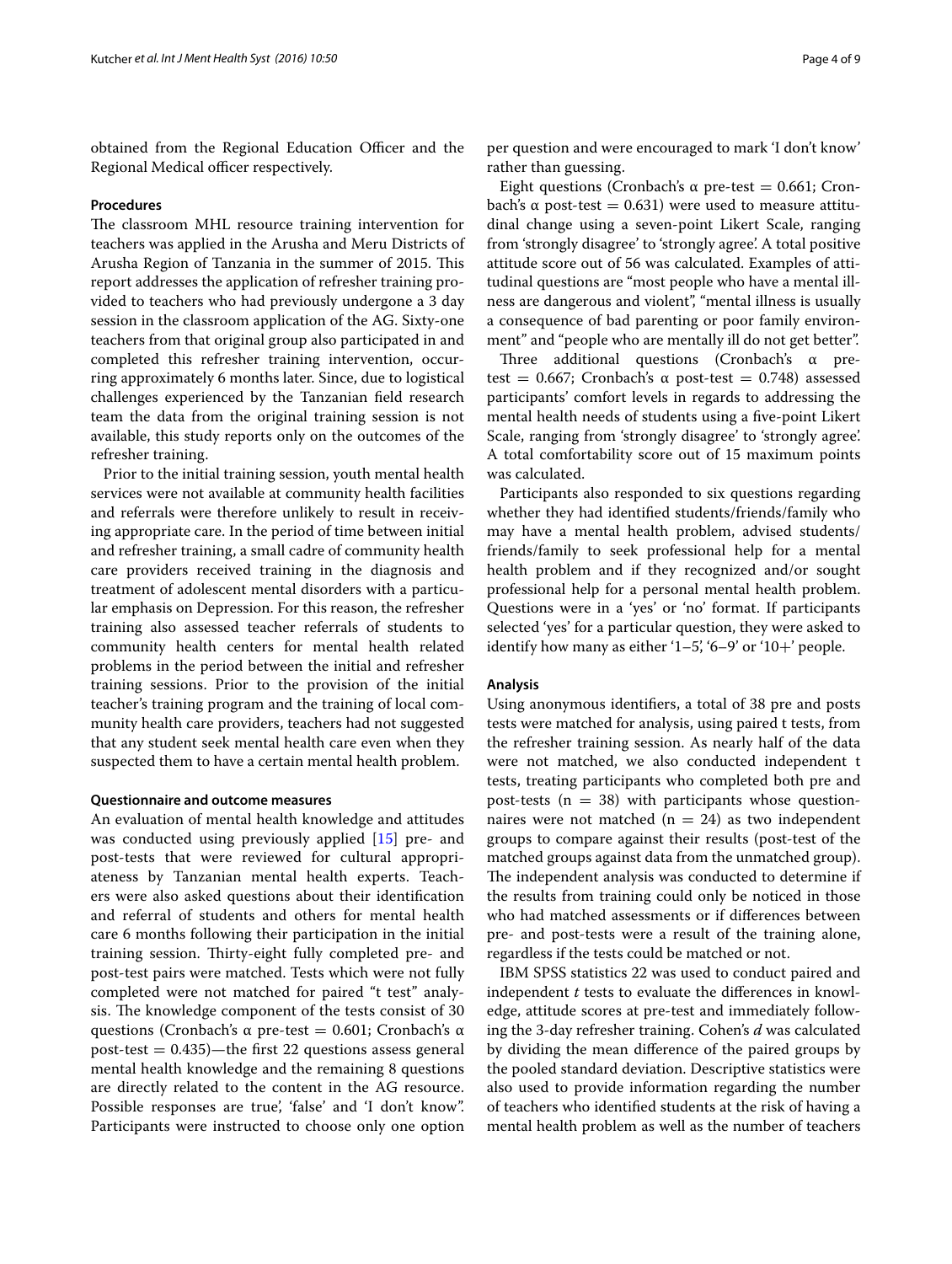who advised students to see a mental health professional about their mental health problems.

#### **Results**

# **Participant characteristics**

A total of 61 Tanzanian secondary school teachers began the refresher training on the African Guide. Twenty-nine males (47.5 %) and 29 females (47.5 %) participated in the training; three participants did not provide information on sex (4.9 %). Of the 61 total teachers, 38 (15 females, 23 males) participants had knowledge and attitudes pre- and post-tests that could be matched for statistical analyses. Teachers taught a wide variety of subjects: language arts (English, Kiswahili); finance (book-keeping, commerce); industry (information and communication technology/ ICT); social studies (geography, history, bible knowledge, civics, mental health); and sciences (biology, chemistry, physics). A majority of participants taught social studies  $(n = 21, 34.4 \%)$ , followed by sciences  $(n = 12, 19.7 \%)$ , language arts ( $n = 6, 9.8$  %), other ( $n = 5, 8.2$  %), finance (n = 4, 6.6 %), and industry (n = 1, 1.6 %); 12 participants (19.7 %) did not provide this information.

#### **Knowledge results**

Outcomes of the knowledge assessment survey were completed in three separate analyses: (1) mental health knowledge, (2) curriculum resource specific knowledge and (3) overall knowledge score combining scores from (1) and (2). The mental health knowledge score, at baseline, ranged from 9 to 16 out of a possible 22. The average mental health knowledge score was 14.3 (65 %) with the median being 14 (64 %). The curriculum resource specific knowledge score, at baseline, ranged from 0 to 8 out of a possible 8. The average curriculum specific knowledge score was 5.36 (67 %) with the median being 6 (75 %). The overall knowledge score, at baseline, ranged from 10 to 26 out of a possible 30. The average overall knowledge score was 19.6 out of 30 (65 %) with the median being 20 (67 %).

### *Mental health knowledge*

For matched assessments, outcomes of the mental health specific questions on the out of a possible score of 22, the pre-training average was 14.16 (SD  $\pm$  2.19) and the posttraining average was 16.68 (SD  $\pm$  2.23). This difference is statistically significant;  $t(37) = 5.46$ ,  $p < 0.001$ ; Cohen's  $d = 1.14$  (see Table [1\)](#page-4-0). The effect size for this analysis exceeds Cohen's condition for a large effect  $(d = 0.80)$ .

## *Curriculum specific knowledge*

For matched assessments outcomes of the curriculum specific questions on the knowledge assessment survey found that, out of a possible score of 8, the pre-training

<span id="page-4-0"></span>**Table 1 Effect of AG curriculum resource training on teachers' scores at pre- and post-training, n = 38**

|                                      |              | Pre-training Post-training Cohen's d p value |      |       |
|--------------------------------------|--------------|----------------------------------------------|------|-------|
| Knowledge                            |              |                                              |      |       |
| Mental health<br>specific            | 14.16(2.18)  | 16.68 (2.23)                                 | 1.14 | ***   |
| Curriculum<br>specific               | 5.61(2.01)   | 6.66(1.24)                                   | 0.63 | **    |
| Overall                              | 19.76 (3.57) | 23.34 (2.63)                                 | 1.14 | ***   |
| Attitudes                            |              |                                              |      |       |
| Towards mental<br>health             | 41.39 (8.38) | 46.08 (7.02)                                 | 0.61 | ***   |
| Comfort                              |              |                                              |      |       |
| Addressing<br>mental health<br>needs | 13.25 (1.86) | 13.72 (1.34)                                 | 0.19 | >0.05 |

Data are mean (SD)

\* *p* value <0.05

*p* value <0.01

\*\*\* *p* value <0.001

average was 5.61 (SD  $\pm$  2.01) and the post-training average was 6.66 (SD  $\pm$  1.24), a statistically significant difference;  $t(37) = 3.06$ ,  $p < 0.01$ ; Cohen's  $d = 0.63$  (see Table [1\)](#page-4-0). The effect size for this analysis meets Cohen's condition for a moderate effect  $(d = 0.50)$ .

### *Overall knowledge score*

For matched assessments outcomes of the total knowledge assessment survey found that prior to the training, out of a possible score of 30, the pre-training average was 19.76 (SD  $\pm$  3.57) and the post-training average was 23.34 (SD  $\pm$  2.63), a statistically significant difference;  $t(37) = 5.61, p < 0.001$  $t(37) = 5.61, p < 0.001$  $t(37) = 5.61, p < 0.001$ ; Cohen's  $d = 1.14$  (see Table 1). The effect size for this analysis exceeds Cohen's condition for a large effect  $(d = 0.80)$ . Using an independent samples t test to compare results of participants who were matched (n = 38, M = 23.34, SD  $\pm$  2.63) against those who were not matched ( $n = 24$ ,  $M = 19.25$ ,  $SD \pm 4.01$ ), we found a statistically significant difference:  $t(35.57) = 4.43, p < 0.001.$ 

### *Attitude results*

The attitudes assessment assessed stigma related to mental health. The overall positive attitude score, at baseline, ranged from 5 to 44 out of a possible 56. The average was 30.9 and the median was 31 falling into the "not sure" scoring category. The question in which teachers had the highest negative attitude scores ("strongly disagree" and "disagree" categories represent over 75 % of responses) was questions 6. Questions were reverse scored where necessary.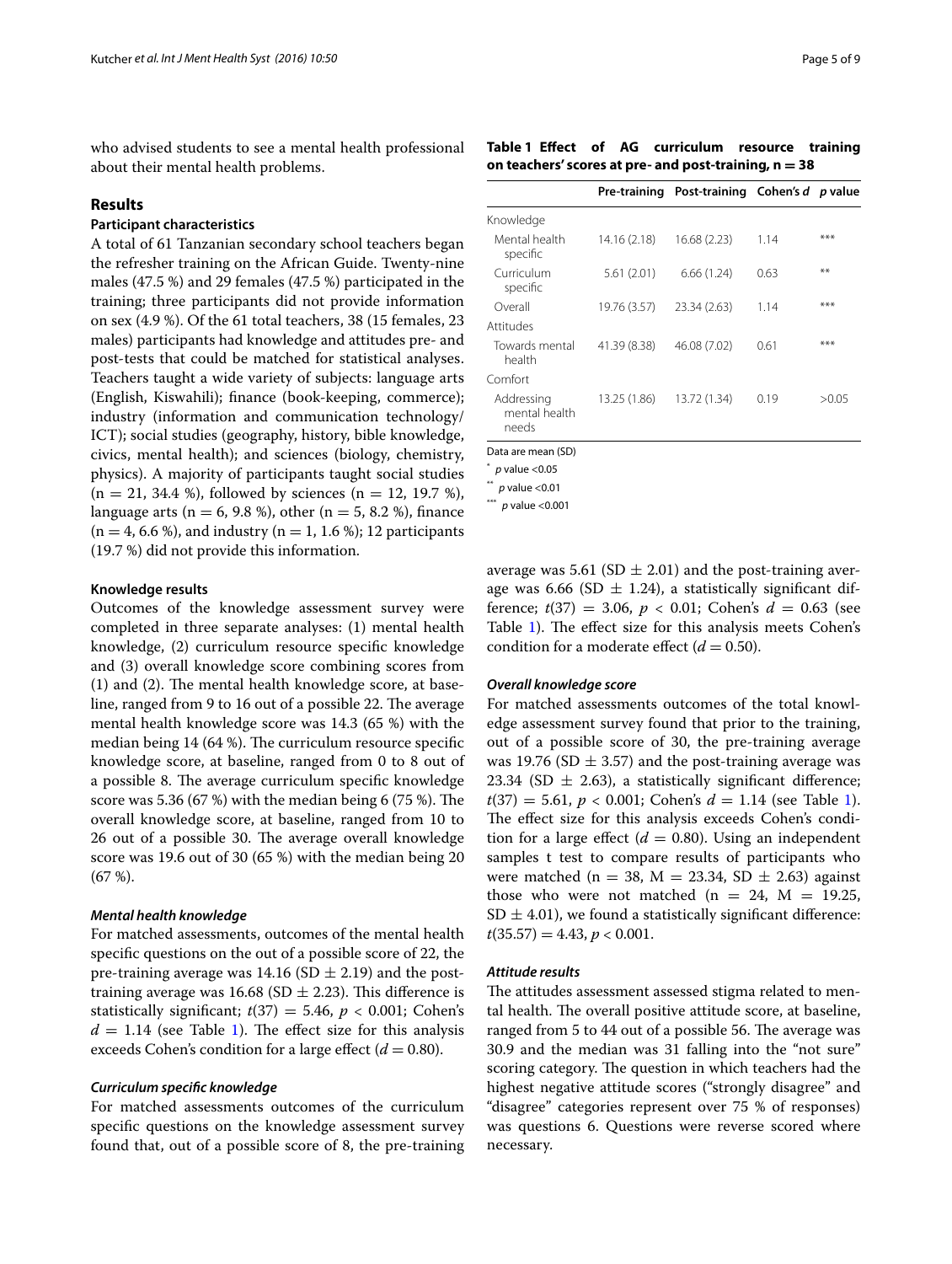# *Attitude scores*

For matched assessments outcomes of teachers' attitudes towards mental illness found that prior to training, out of a possible score of 56, the pre-training average was 41.39 (SD  $\pm$  8.38) and the post-training average was 46.08 (SD  $\pm$  7.02). These results were statistically significant,  $t(37) = 4.95$ ,  $p < 0.001$ ; Cohen's  $d = 0.61$  (see Table [1](#page-4-0)). The effect size for this analysis meets Cohen's condition for a moderate effect  $(d = 0.50)$ . Using an independent samples t-test to compare results of participants who were matched ( $n = 38$ ,  $M = 46.08$ , SD  $\pm 7.02$ ) against those who were not matched ( $n = 24$ ,  $M = 31.92$ ,  $SD \pm 5.25$ , we found a statistically significant difference:  $t(58.15) = 9.06, p < 0.001.$ 

### *Comfort results*

The comfort score assessed teachers' improvements in relation to talking to, identifying and/or advising students with mental health problems/concerns. Comfort score, at baseline, ranged from 0 to 15 out of a possible 15. The average was 12.6 and the median was 14 falling into the "agree" and "strongly agree" categories, respectively.

#### *Comfort score*

For matched assessments there was no significant difference in participants' self-reported comfort in addressing youth mental health needs from pre-training  $(M = 13.25,$  $SD \pm 1.86$ ) to post-training (*M* = 13.72, SD  $\pm$  1.34);  $t(35) = 1.45, p > 0.05$  $t(35) = 1.45, p > 0.05$  $t(35) = 1.45, p > 0.05$ ; Cohen's  $d = 0.19$  (see Table 1). The effect size for this analysis meets Cohen's condition for a small effect  $(d = 0.29)$ . Using an independent samples t-test to compare results of participants who were matched (n = 38, M = 13.71, SD  $\pm$  1.35) against those who were matched ( $n = 24$ ,  $M = 12.54$ , SD  $\pm$  3.55), we found no statistically significant difference between samples:  $t(27.28) = 1.54$ ,  $p > 0.05$ .

# **Referrals for mental health care since the initial training program**

A majority of participants indicated that, since their refresher training session, they identified and/or advised students, friends, peers, or family members to seek professional help for a mental health problem or sought professional help themselves (see Figs. [1](#page-5-0), [2\)](#page-6-0). Over half of the teachers (63 %) noted that they had personally sought help for a mental disorder or mental health problem since the initial training period. Over ¾ of the cohort (84 %) reported that they had identified students who had a mental disorder or mental health problem. The number of students teachers identified for mental health care totaled over 200. Furthermore, In addition, over ¾ of teachers (82 %) reported that they identified friends, peers or family members whom they thought may have <span id="page-5-0"></span>a mental disorder or mental health problem and over ¾ of teachers (76 %) advised that they sought professional help.

# **Discussion**

This is, to our knowledge, the first study reporting on the successful impact of a school based mental health literacy resource training program on mental health knowledge enhancement, stigma reduction and help-seeking efficacy (for self, students and others) in the country of Tanzania. Simply put, this teacher mental health literacy resource (the AG) refresher-training program demonstrated significant and substantial improvements in teacher's mental health knowledge and significant and substantial decreases in teacher's stigma. These results are congruent with the findings from the study conducted in Malawi  $[17]$  $[17]$  as well as in Canada  $[14, 22]$  $[14, 22]$  $[14, 22]$  $[14, 22]$  demonstrating the use of The Guide (both the original and modified version) as being effective tools for increasing mental health literacy within the school system on an international level. These findings support the need for mental health literacy refresher training for teachers as this cohort had previously been exposed to a similarly focused training experience.

Additionally, these results demonstrated that the initial training experience may have produced a behavioral impact related to mental health help seeking efficacy on this teacher cohort. These results demonstrated high levels of teacher's help-seeking efficacy during the training interregnum period, including obtaining help for themselves and also suggesting students, friends, family members or peers obtain professional mental health care. Comfort levels in helping student's address their mental

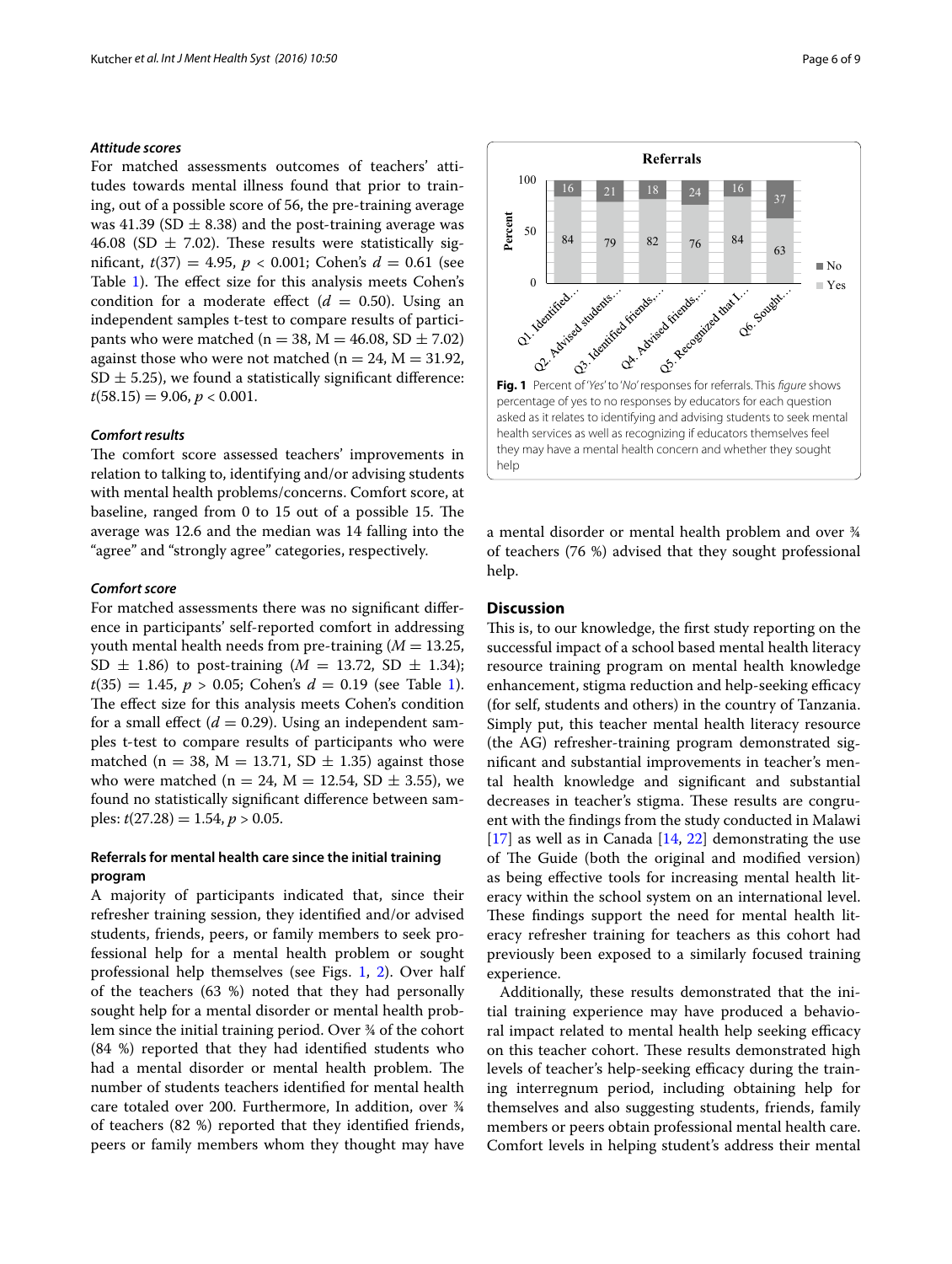

<span id="page-6-0"></span>health needs were high at baseline and did not change significantly as a result of the intervention. These findings suggest that once teachers receive training in how to apply a mental health literacy resource (the AG) in their classrooms, they spontaneously use their new knowledge to reach out to and assist their students, friends, family members and peers. To our knowledge, this finding of a positive behavioral outcome resulting from simply learning how to teach a classroom mental health literacy resource (the AG) is the first such report, not only in Tanzania but globally. This suggests that a pedagogically familiar classroom based mental health literacy resource taught to teachers can, in and of itself enhance identification and encourage help-seeking behaviors directed to access mental health care. Should this finding be replicated in further research it will provide support for the importance of a teacher based classroom mental health literacy resource intervention in enhancing self, student and others direction towards mental health care.

Our independent t test demonstrated that there was a significant difference between participants who were matched and those who were not matched on the knowledge and attitudes portion of the guide but no significant difference was found for the comfort score results. This indicates that our findings were unlikely to be biased and may be considered to be representative of the Guide impact on this cohort of teachers since the two results are congruent.

# **Limitations**

Although this study demonstrates success in improving teachers' mental health literacy by enhancing knowledge and decreasing stigma, it has certain limitations. While it is the first of its kind in Tanzania, it was a cohort study and not a controlled trial with a relatively modest sample size. Thus, although it is unlikely (given the pre-post study design over a short time period) that these results would have occurred without the intervention, a controlled study would be preferred. Furthermore, although the sample size is the largest ever reported on in the Tanzanian context and teachers were selected across a wide spectrum of school types and locations, it may be that the study participants are not completely representative of the Tanzanian teacher population as a whole and thus replication studies are needed. Further, as this report addressed a refresher study, it would be useful to follow a cohort of teachers, to determine whether the change will be maintained overtime.

This study also did not assess how many teachers who self-identified need for a mental health assessment or how many students, friends, family members and peers that teachers had suggested obtain a mental health assessment actually proceeded to obtain one. Nor did this study examine the ability of those so counseled to access an appropriate or timely mental health assessment nor determine how many received mental health care. These important considerations however lie outside of this study and the findings of teacher's behavioral change related to improved mental health seeking efficacy are nonetheless encouraging. The impact, if any, of the development of community based mental health care capacity where none had previously existed, concurrently with this intervention, had on these findings is also not known. Future research addressing these important issues already underway or will be conducted as part of a series of follow-up studies.

An additional possible limitation is that given the design of the project we are not able to determine what the proportional impact the teacher training and application of the AG, compared to the newly available youth mental health care capacity as a result of the training of community health care providers, had on referrals of students for treatment. Ethically it is not possible to train teachers and provide information to students about mental disorders and not have any services available to meet identified needs. However, once the services are well established additional research may be able to determine what proportion of referrals comes from schools compared to other referral sources.

One remaining limitation with this study is the lack of data from the initial training session that was not available for comparison with the refresher training data. This was due to a misunderstanding of the field research team as to which evaluation tools were to be used in the initial training session, and the tool that was used was not the correct one. Such real-life difficulties are a reality in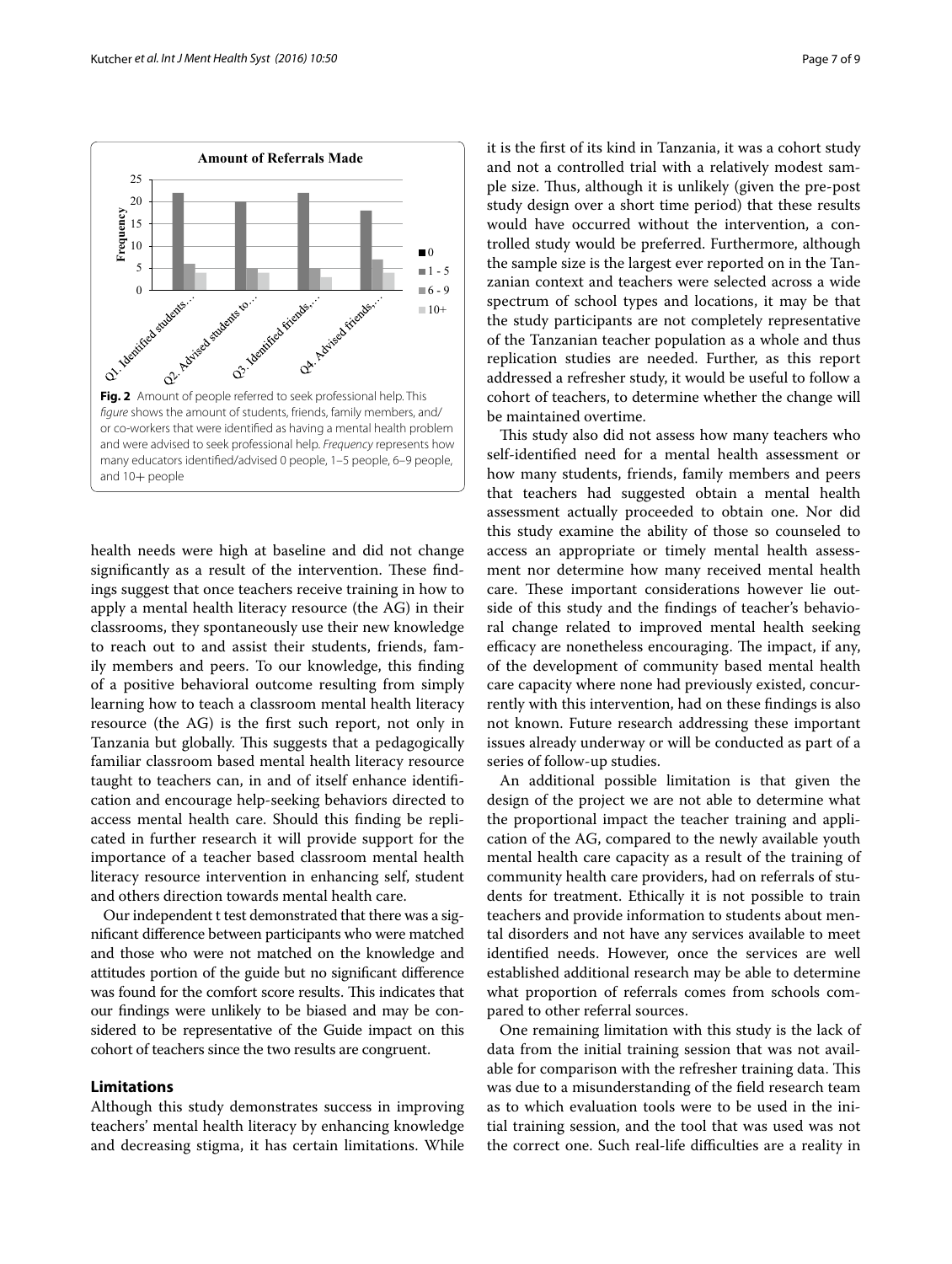health care research conducted in low-income settings and illustrate a field research challenge that will be mitigated in future research by more rigorous monitoring processes and procedures.

# **Conclusion**

These results described here are similar to those reported in a previous study conducted in Malawi, using a comparable design and similar evaluation tools [[17](#page-8-27)]. Similar results have also been reported from studies conducted in Canada, a very different location from Malawi or Tanzania [[14,](#page-8-34) [24\]](#page-8-36). Since this approach to school mental health literacy is relatively easy to apply, does not depend on fidelity of application, is consistent with usual and well established pedagogical approaches, builds on existing education systems by enhancing the competencies of available human resources (and thus is inherently sustainable) and has demonstrated replicable results across varied jurisdictions, it may be possible to consider its application in other African countries where there is demonstrated interest in enhancing school mental health activities and improving mental health outcomes for youth and teachers alike. Currently, this curriculum resource training program has been ongoing under the supervision of related government agencies in project participating locations in both Tanzania and Malawi after the initial intervention was completed. Finally, consideration to implementing this material into pre-service teacher training is necessary if long-term stability of enhancing teacher MHL is to be realized.

## **Additional file**

<span id="page-7-7"></span>**[Additional file 1.](http://dx.doi.org/10.1186/s13033-016-0082-6)** The Questionnaire assessed teachers' knowledge, attitudes and confidence regarding mental health; the amount of students, friends, peers, and family members teachers identified as having a mental health problem and advised to seek help; and their self-identification of a mental health problem and help-seeking intentions.

#### **Authors' contributions**

SK has made substantial contributions to the conception and design of this study and created the MHL materials used as well as overseeing the larger Grand Challenges project as its Principal Investigator. SK contributed to writing of the manuscript and revised the manuscript gave final approval of the version to be published. YF provided statistical overview and review of the analysis and contributed to the writing of the manuscript. HG played a pivotal role in data acquisition, monitoring of the research enterprise, managing the wider project, development of the ethics application and revising the manuscript to include important procedural content. AB completed analyses and interpretation of data, created the initial draft and contributed to subsequent drafts. OU and TN were leaders of the trainers' team and provided most of the teachers training sessions. They also both contributed to the writing of the manuscript. Drs. NS and AM contributed to the ethics application and the writing of the manuscript. KP provided overall Project leadership, was involved in the development of the study design and contributed to the writing of the manuscript.

#### **Author details**

<sup>1</sup> Dalhousie University and the Izaak Walton Killam (IWK) Health Centre, 5850 University Avenue, PO Box 9700, Halifax, NS B3K 6R8, Canada. <sup>2</sup> Sun Life Financial Chair in Adolescent Mental Health team, Dalhousie University and IWK Health Centre, Halifax, Canada. <sup>3</sup> Farm Radio International, Ottawa, Canada.<br><sup>4</sup> Muhimbili National Hospital, Kalenga Street, PO Box 65000, Dar es Salaam, Tanzania. <sup>5</sup> Muhimbili University of Health and Allied Sciences, PO Box 65001, Dar es Salaam, Tanzania. <sup>6</sup> Sun Life Financial Chair in Adolescent Mental Health team, IWK Health Centre, Halifax, Canada.<sup>7</sup> Mental Health and Substance Abuse, Ministry of Health, PO Box 9083, Dar es Salaam, Tanzania. <sup>8</sup> Non Communicable Disease, Ministry of Health, PO Box 9083, Dar es Salaam, Tanzania.

#### **Acknowledgements**

The authors thank Godlove Nderigno for providing field oversight of the project.

#### **Competing interests**

The authors declare that they have no competing interests.

#### **Availability of data and material**

The material used for this study, The African Guide, is freely accessible online and can be accessed by visiting [http://www.mhinnovation.net/sites/](http://www.mhinnovation.net/sites/default/files/downloads/innovation/tools/African%2520School%2520Mental%2520Health%2520Curriculum.pdf) [default/files/downloads/innovation/tools/African%20School%20Mental%20](http://www.mhinnovation.net/sites/default/files/downloads/innovation/tools/African%2520School%2520Mental%2520Health%2520Curriculum.pdf) [Health%20Curriculum.pdf](http://www.mhinnovation.net/sites/default/files/downloads/innovation/tools/African%2520School%2520Mental%2520Health%2520Curriculum.pdf); other resources can be accessed by visiting [http://](http://www.teenmentalhealth.org) [www.teenmentalhealth.org](http://www.teenmentalhealth.org). Please contact the corresponding author, Stanley Kutcher, if you have any questions as The African Guide may be updated over time. The dataset from this study will be available upon request.

### **Consent for publication**

Not applicable.

#### **Ethics approval and consent to participate**

Ethics approval for research in Tanzania was received from the National Institute for Medical Research (NIMR) in Tanzania. Permission to conduct the study was obtained from the Regional Education Officer and the Regional Medical officer respectively. Consent was obtained from all participants before initiating training on The African Guide. Participation in the curriculum training on The African Guide was voluntary and participants could cease their participation in the training at any time.

#### **Funding**

This project was funded by Grand Challenges Canada (Grant Number 0090-04).

Received: 18 April 2016 Accepted: 19 July 2016 Published online: 04 August 2016

#### **References**

- <span id="page-7-3"></span>1. Atilola O. Level of community mental health literacy in sub-Saharan Africa: current studies are limited in number, scope, spread, and cognizance of cultural nuances. Nord J Psychiatry. 2015;69(2):93–101.
- <span id="page-7-0"></span>2. Burns BJ, Costello EJ, Angold A, Tweed DL, Stangl DK, Farmer EM. Children's mental health service use across service sectors. Health Affiars. 1995;14:147–59.
- <span id="page-7-4"></span>3. Central Intelligence Agency. The World Factbook 2013–14. Fairfax: Central Intelligence Agency; 2013. [https://www.cia.gov/library/publications/](https://www.cia.gov/library/publications/the-world-factbook/geos/tz.html) [the-world-factbook/geos/tz.html](https://www.cia.gov/library/publications/the-world-factbook/geos/tz.html).
- <span id="page-7-1"></span>4. Collins PY, Patel V, Joestl SS, March D, Insel TR, Daar AS, Walport M. Grand challenges in global mental health. Nature. 2011;475(7354):27–30. doi:[10.1038/475027a.](http://dx.doi.org/10.1038/475027a)
- <span id="page-7-2"></span>5. Crabb J, Stewart RC, Kokota D, Masson N, Chabunya S, Krishnadas R. Attitudes toward mental illness in Malawi: a cross-sectional survey. BMC Public Health. 2012;12(1):541.
- <span id="page-7-6"></span>6. Davidson E. The pivotal role of teacher motivation in Tanzanian education. The educational forum. London: Taylor & Francis; 2007. p. 157–66.
- <span id="page-7-5"></span>7. Development Policy and Analysis Division (DESA). List of least developed countries. From Development Policy and Analysis Division (DESA). (n.d.). [http://www.un.org/en/development/desa/policy/cdp/ldc/ldc\\_list.pdf.](http://www.un.org/en/development/desa/policy/cdp/ldc/ldc_list.pdf)